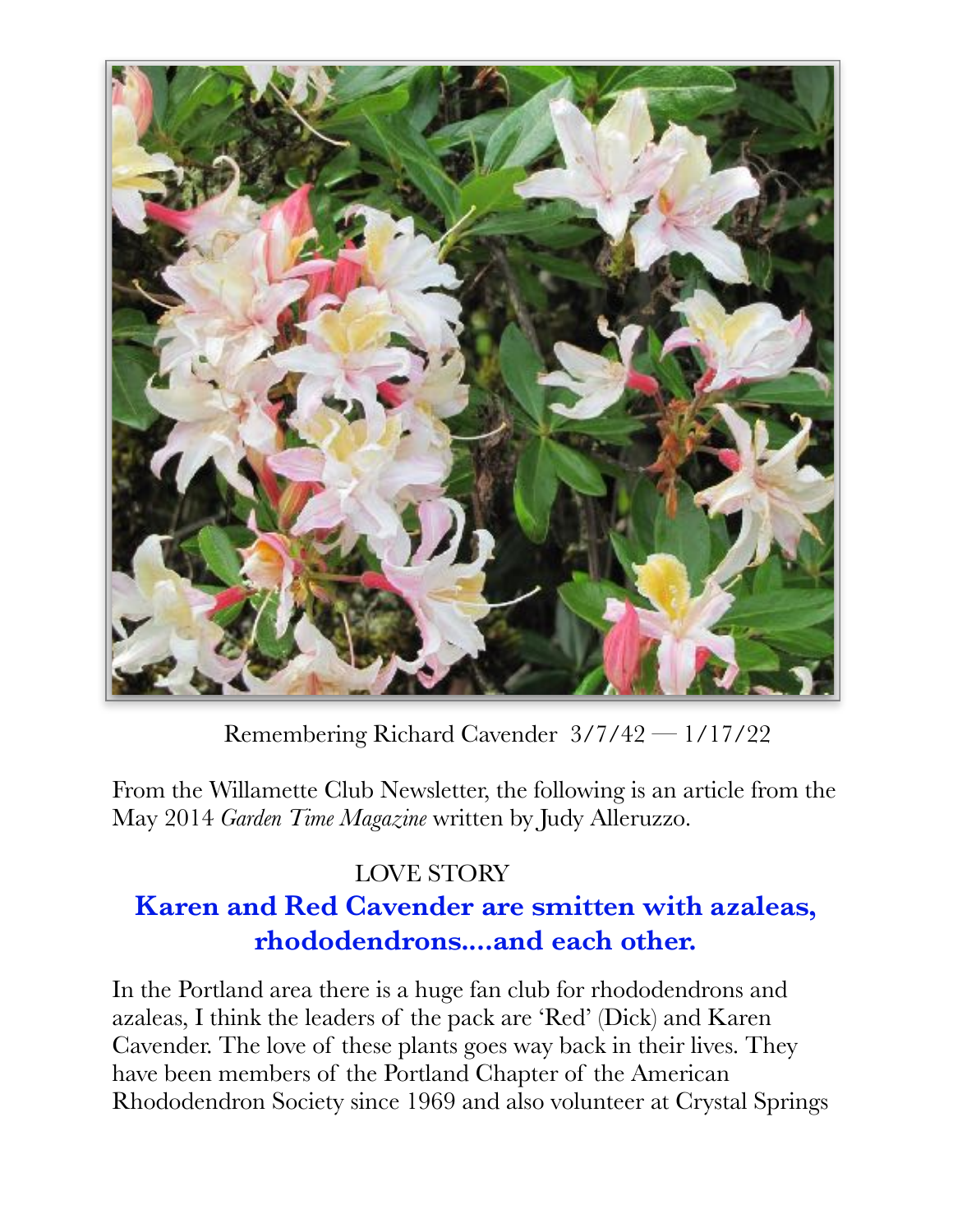and Cecil and Molly Smith Garden. Karen and Red are fixtures at the two gardens tirelessly helping to plant and prune, give tours and organize plant sales. I'm sure these are just a few of their 'jobs'.

The love story of Karen and Red Cavender and their discovery of rhodies and azaleas is a great tale. They started dating after meeting at a dance organized by their local Masonic lodge.

Red didn't want to go but since he was an officer in the Masonic Youth Group, he was expected to attend. Little did he know he would meet his soul mate, Karen.

After high school, they both attended Portland State. Red asked Karen to marry him during a dinner date at The London Bar & Grill in The Benson Hotel. She said yes and they have celebrated 51 engagement anniversaries at the Grill.

So this is all a beautiful love story but what about the plants you ask? Well I'm getting to that but call me a sentimentalist; I had to tell that story first.

On Karen and Red's first vacation as a married couple, they went on a road trip to the Oregon coast. During the trip, they drove by a blooming shrub growing by the side of the road.

Red pulled over and they got out to look at the flowers. The blooms were white and fragrant with a clove-like scent. The roadside shrub intrigued Red enough to try to find the name of the plant. They stopped at a nearby nursery hoping they would know the name.

Red asked, "What is the shrub blooming along the roadside with the fragrant white flowers?"

The nursery owner said. "What do you want with that weed?"

Red and Karen were smitten by the plant that turned out to be Rhododendron occidentale. It is the deciduous native azalea, found on the west coast of North America from British Columbia, Canada to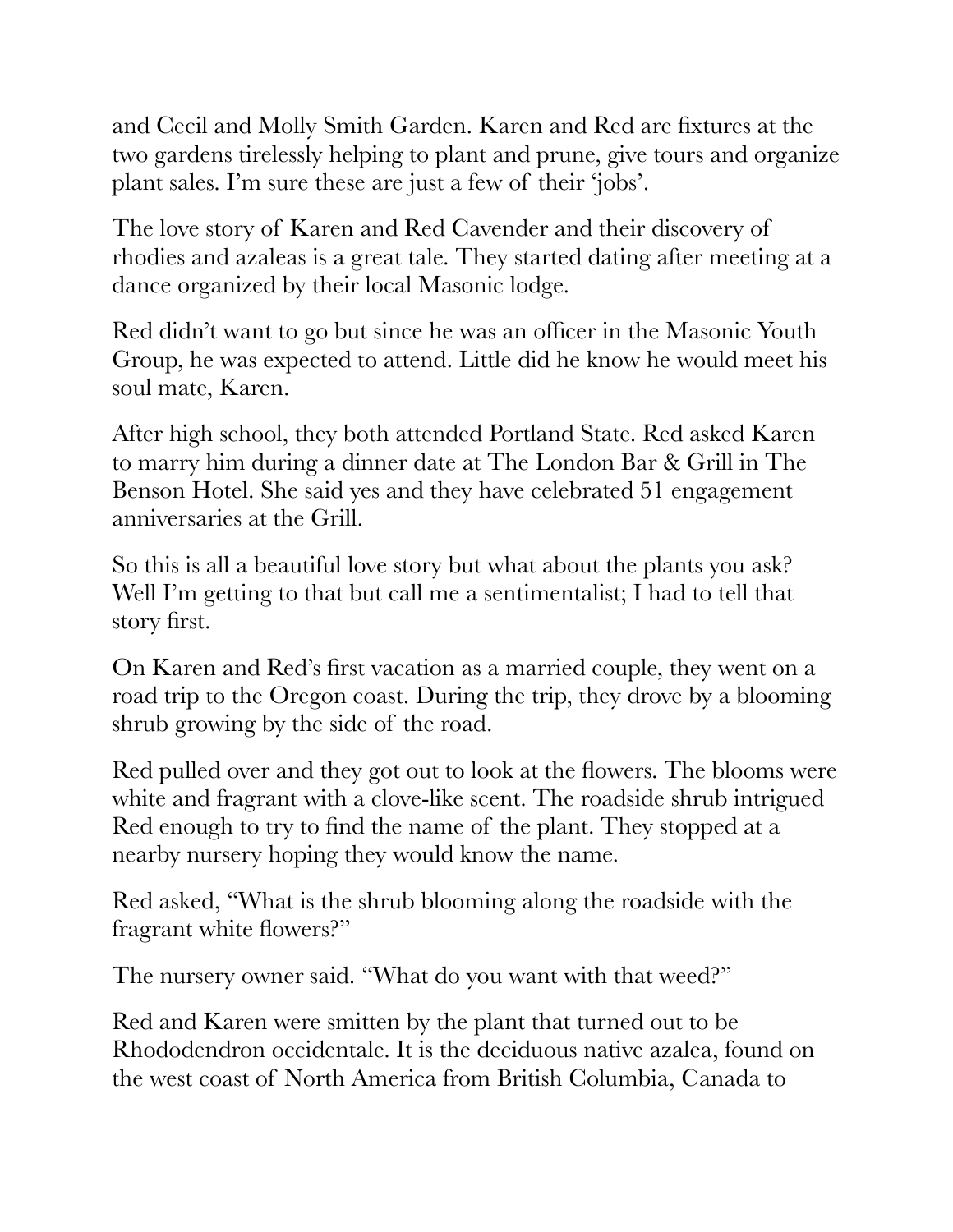northern California. And so began the Cavender's love of azaleas and rhododendrons....

Red's nursery business, Red's Rhodies, is based on a "hobby that got way out of control". (I have heard that excuse for starting a nursery business from many a plant grower.)

Red just loves to play bee and make new and improved varieties of R. occidentale, his favorite azalea. He cross pollinates blooms just as "bees do it", but in a more organized way to produce seed for new varieties. He grows the seedlings to mature flowering shrubs in his large test plot. He then evaluates these new seedling shrubs to see if any are great plants to register and grow for the gardening market. One of Red's ongoing breeding programs is to produce large double flowers of the NW native Rhododendron occidentale.

Another breeding program was to cross the fragrant R. occidentale with the late flowering native Eastern Azaleas, R. bakerii and R. calendulaceum. . . .

The Cavender's have lived in Sherwood since 1979. The property is about 5 acres, with 2.5 acres in an extensive garden with another 2 acres set aside for Red's trial gardens and greenhouses. When Karen and Red moved onto the property, there was only 1 rhody and 3 azaleas.

At the last census in 2000, the Cavenders were up to 1000 species and hybrids of rhodies and azaleas, 12 magnolias and assorted maples and flowering trees. Red is excited to say he has a rhody or azalea in bloom from Christmas time through July when a few azaleas are still in flower!

A family of quail, Karen's favorite bird, live on the property. They have become the mascot of the garden and are also found in artwork inside the house. Their front door inset is a colorful stained glass scene of a quail in a garden. Other artwork adorns the house and garden including metal quail, stone frogs and a copper water wheel that spins during rainstorms and garden irrigation. Whimsey abounds in the Cavender garden.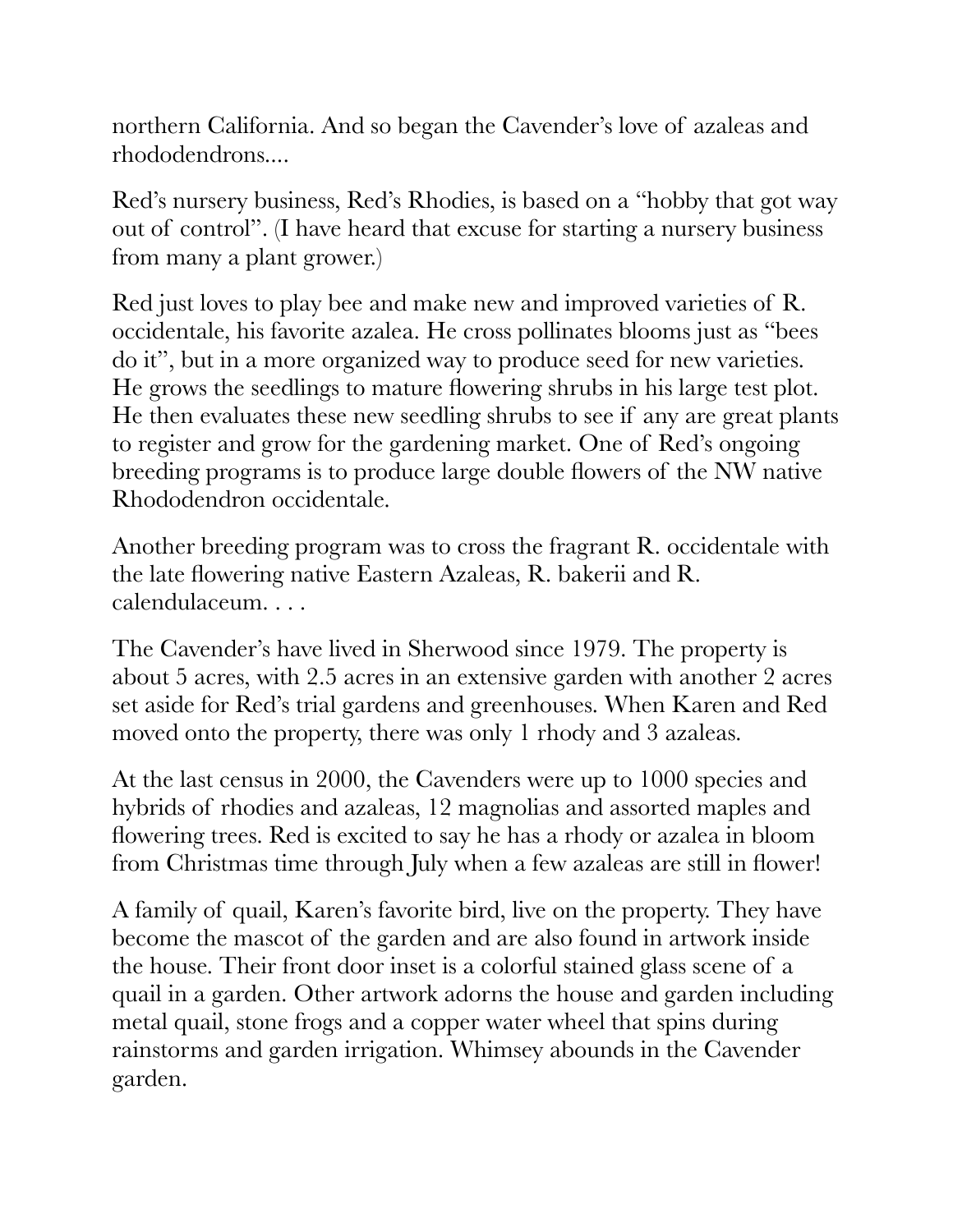Of his sweetheart, Red says, "their garden and nursery would not be possible without Karen as she feeds, clothes and generally takes care of me". A big job for Karen as she is also busy with her volunteerism and driving her new "pony", a deep blue Ford Mustang. She knows how to have fun...

Karen and Red Cavender have received accolades from the many plant societies they belong to. Red has received medals for plants he has bred and they both have received commendations for their years of service in those groups. People like Karen and Red can never be thanked enough for the work they do to promote rhodies and azaleas. They have a passion for these plants and enjoy life. They just want to pass their love of gardening to all!

\_\_\_\_\_\_\_\_\_\_\_\_\_\_\_\_\_\_\_\_\_\_\_\_\_\_

Dick has served as Treasurer and President of Portland Chapter and Director of District. 4. He was honored with the Silver Medal from the American Rhododendron Society and the Bronze Medal from the Portland Chapter.

Their garden was open for many tours and club parties. February was their favorite time to bring the various clubs St. Valentine's Day treats and door prizes reflecting the love they shared for the organizations.

On the Tualatin Valley Chapter website, there is a tour of their garden. Click on Members Gardens tab . . . . tualatinvalleyars.org

The Cavenders generously supported many local ARS organizations with their time and talents. Richard and Karen have been members of the American Rhododendron Society since 1969. Dick is a Life Member of Portland Chapter, and is an Associate Member of the Tualatin Valley and Willamette Chapters. Dick and Karen are long-time supporters of the Cecil & Molly Smith Garden and also serve on that garden committee. The Cavenders have travelled world-wide making many friends who share their passion for plants.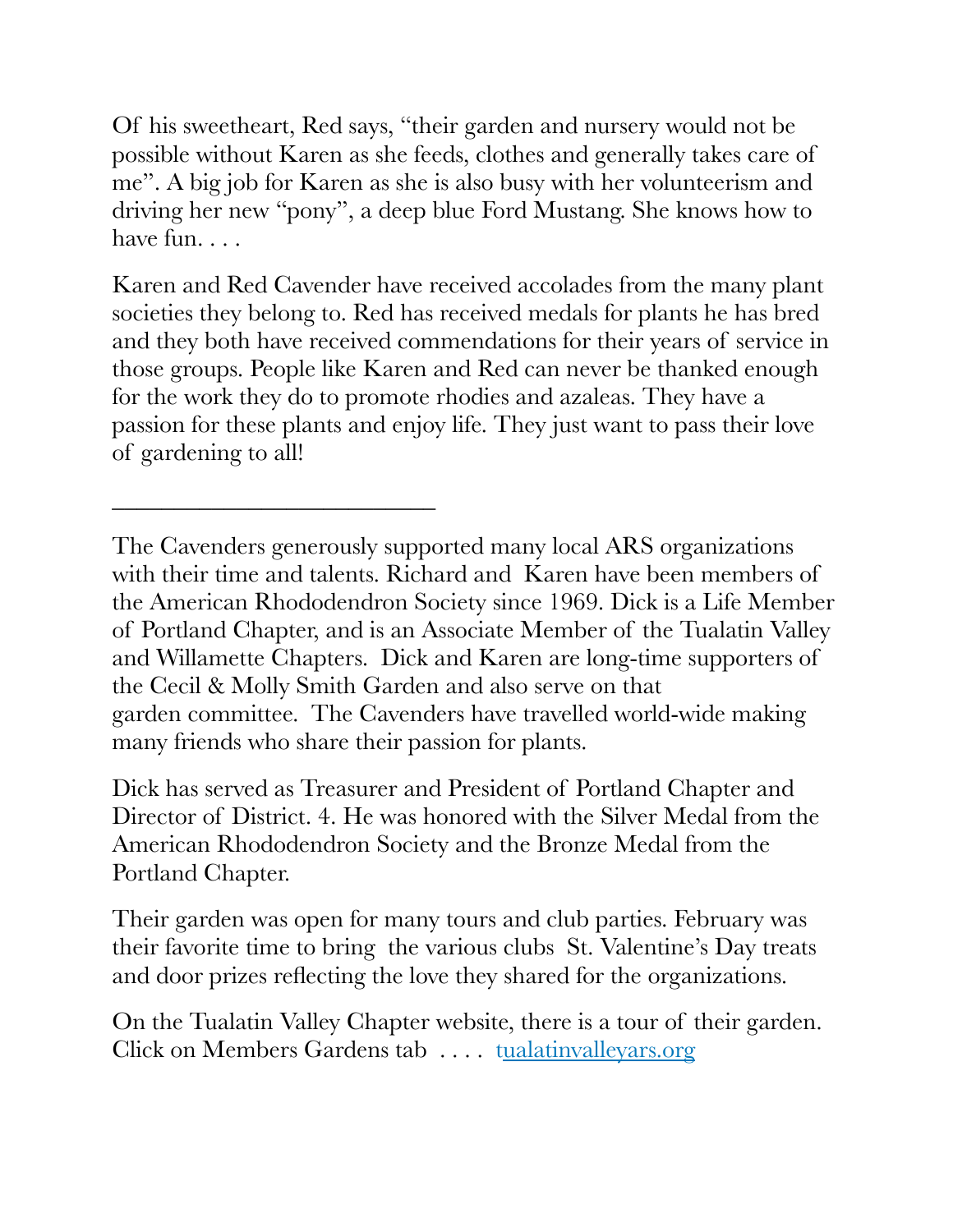There are no services planned for Dick at this time, however, there is the possibility of a memorial gathering sometime in the future.

Donations in Dick's memory are requested to either the Smith Garden or Crystal Springs Garden. Please make your check out to the **Portland Chapter ARS** with a notation to which garden and in memory of/ honor of Dick Cavender. Please mail your check to:

Portland Chapter ARS, c/o Cavender 15920 SW Oberst Lane Sherwood, OR 97140

And if you would like to send a card to Karen Cavender, please mail it to:

Karen Cavender 15920 SW Oberst Lane Sherwood, OR 97140